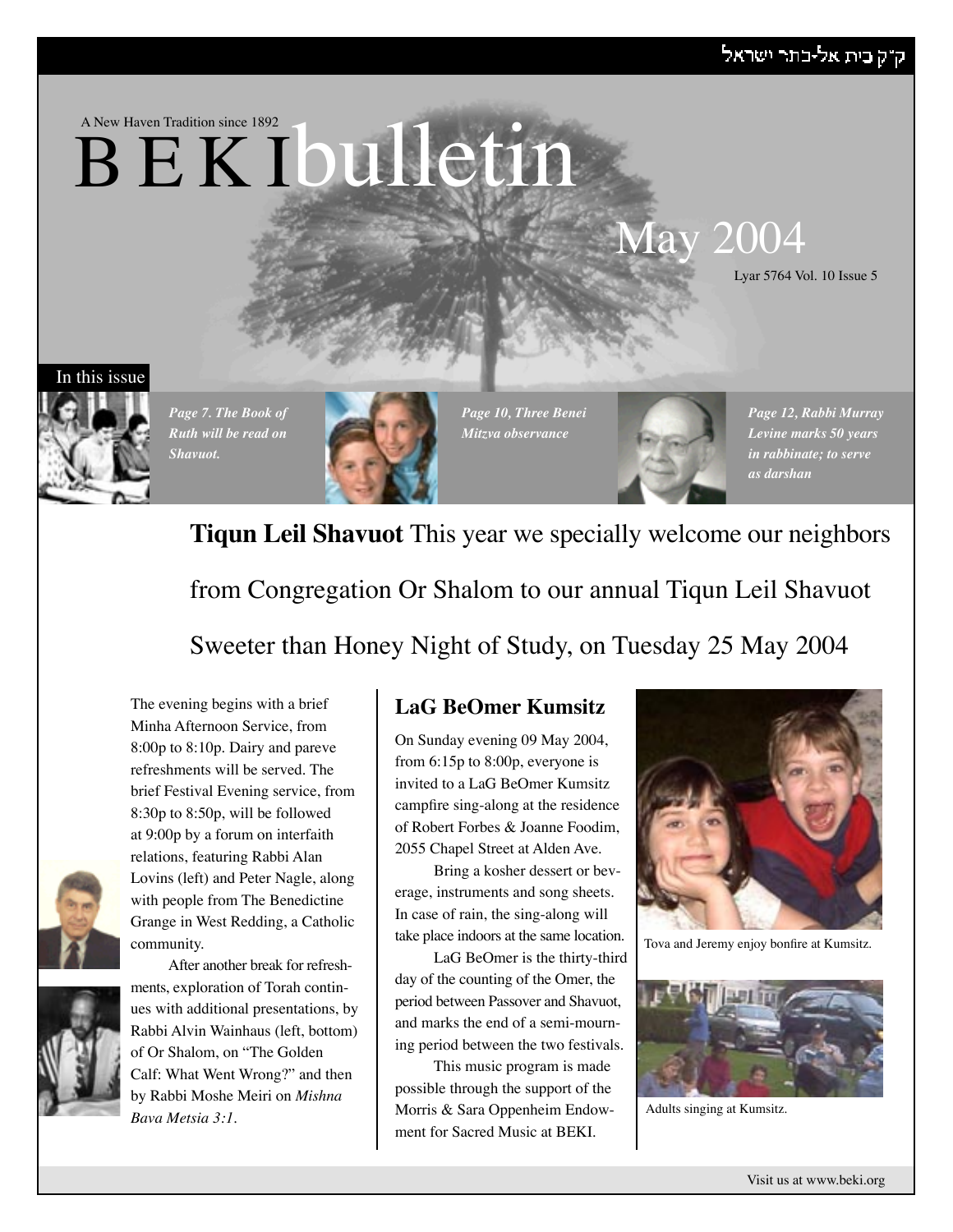## inistrative Announcements

## **Late Friday Night Services in May**

Join Soloist Irving Weinstein, Kevin Mack and Rabbi Tilsen for a Late Friday Night Service on 14 May. Service begins at 8:00p and is followed by an Oneg Shabbat (refreshment period) presented by Sisterhood. An early service at 6:00p is held every Friday night as well.



*Irving Weinstein*

## **Sponsor a Qiddush**

To sponsor a qiddush following a Shabbat or Festival service, or to reserve a date, contact Peggy at 203.389.2108 x14 or office@beki.org.

#### BEKI-Bulletin

The newsletter is published monthly by Congregation Beth El-Keser Israel for the benefit of its members. Congregation Beth El-Keser Israel is affiliated with the United Synagogue of Conservative Judaism.

To contribute articles or for inquiries regarding membership, donations, or special activities, call the Synagogue office (203) 389-2108, or write to 85 Harrison Street, New Haven, CT 06515-1724

 or email: jjtilsen@beki.org or see our web page: www.beki.org For information about advertising, call the synagogue office. Deadline for submission of ads or articles is the 1st of the month preceding publication. Annual subscription is \$36.00.

> BEKI-Bulletin © 2004 Congregation Beth El-Keser Israel. A Message from Rabbi Tilsen & Dear Rabbi © 2004 Jon-Jay Tilsen. All rights reserved.

- **Editor** *Rabbi Jon-Jay Tilsen* **Associate Editor** *Donna Levine* **Associate Editor** *Donna Kemper* **Circulation Manager** *Saul Bell* **Graphic Designer** *Bjorn Akselsen* **Advertisement Editor** *Sheila Gardner* **Advertisement Associate Editor** *Ronni Rabin* **Photographer** *Charles Ludwig*
	-

 $\sum_{\text{mod of } n} \prod_{\text{mod } n} \prod_{\text{mod } n} \text{ for } n$ Celebrating Jewish Tradition Opening September 2004

The success of the Montessori classroom is dependent on its corebeliefs--freedom within limits, and respect for each other and the environment. The goal of the program is to cultivate the child's own natural desire to learn.

Congregation Beth El-Keser Israel - 85 Harrison St., New Haven Lana Gad - Director 203.389.7445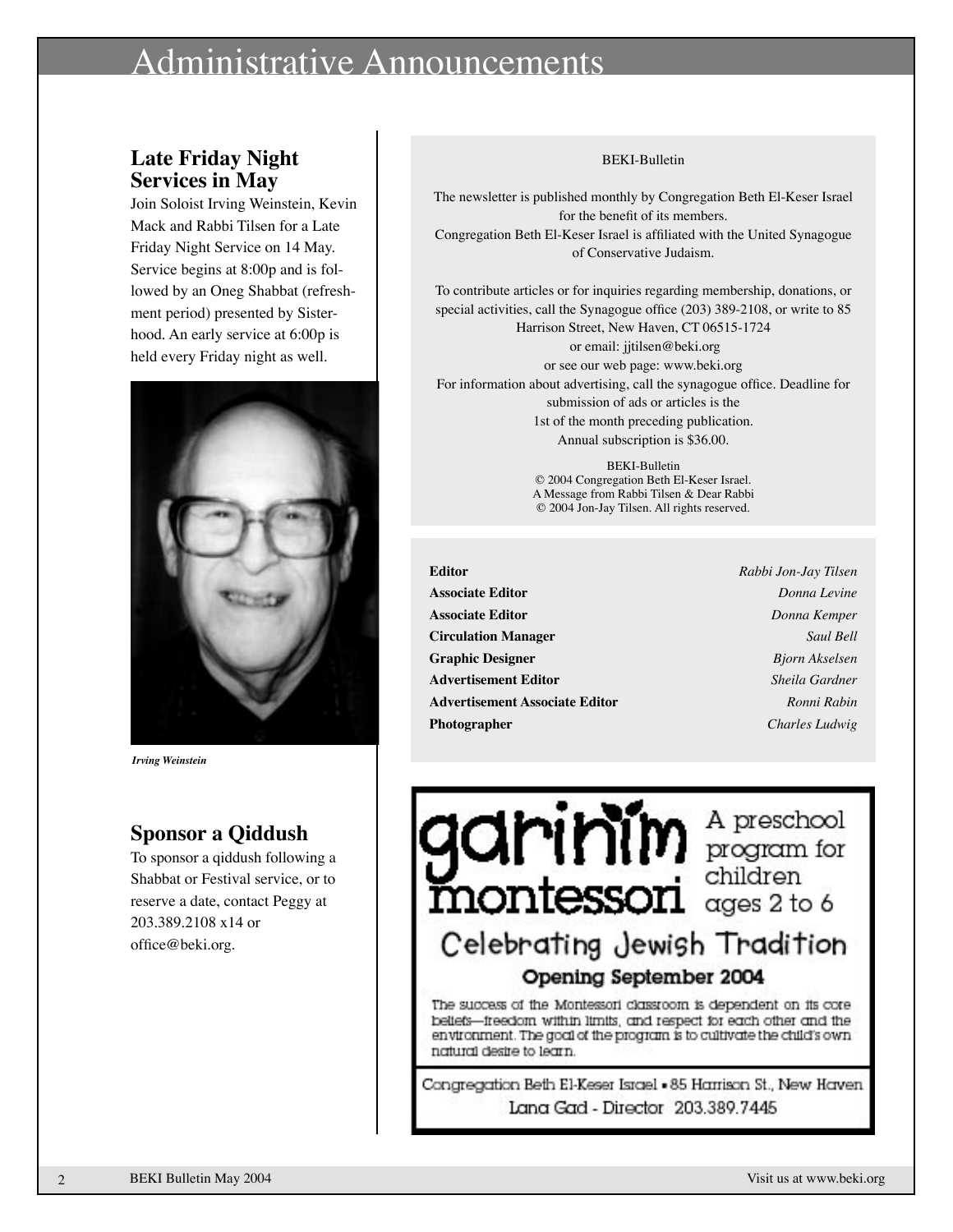## A Message From Rabbi Tilsen

*It is a good thing I am not running for political office.* Apparently, the vast majority of Americans supports the recitation of the *Pledge of Allegiance* in public schools, specifically including the

phrase "under God."



In Washington, there was a near-catastrophe when lawmakers stampeded to the podium, fighting to be in the front line before the cameras so that all of America could see them shout "I pledge allegiance" at the top of their lungs, demonstrating their sincere patriotic zeal, the November elections notwithstanding.

Their condemnations of the federal judges whose bench issued the blasphemous ruling were particularly poignant, for not long ago they had told us that we must respect the Judicial system and

obligingly accept the rulings of the Supreme Court. This, in spite of how specious the Court's legal reasoning was in that other case that was decided in an unpopular way, at least to an unpopular majority of about 50.0001% of the electorate. About the latter case, I am beginning to regret not having rioted in Washington, but that is another matter.

Leaving God aside — which is what the Federal court wanted, anyway — I think the *Pledge* has the wording backward. It seems odd to say, "I pledge allegiance to the flag...and to the republic for which it stands." It would make sense, to me, to pledge allegiance to the republic, or even better, to its Constitution, or, better still, to the ideals which it enunciates, but not to a mere *symbol* of the republic. How can you show allegiance to a symbol? Anyone can make an American flag — anyone in China or Abu Dhabi or Iran — but very few people can make a country as great as this. Teaching children to recite loyalty oaths is un-American. Daily school recitation of the *Pledge* makes prayer rote and mundane. For Jews, it is redundant, as



we already have enough rote daily prayer. Further, it violates the Constitution's letter, or at least intent, in establishing religion. I just cannot see interpreting the word "God" in this context to mean anything other than its common meaning of a Supreme Being. It would be religiously offensive to me to "secularize" God in the Pledge, as we secularize the word in expressions such as "act of God" (meaning "act of nature" such as a flood) or "Godawful" (meaning "bad on a grand scale"). It also borders on idolatry to "pledge allegiance" to a flag. I am all for affirming the principles of the republic, but not for idolizing its icons. I am all for religion and prayer, but not in a governmentcontrolled setting, especially when children are involved.

The American flag is a symbol that has different associations for different people. To an American veteran, the flag is the symbol of pride, duty, and sacrifice. To the immigrant, it is a symbol of hope. To the astronaut, it is a symbol of achievement. But to others, the American flag has less positive associations.

*Continues on page 4*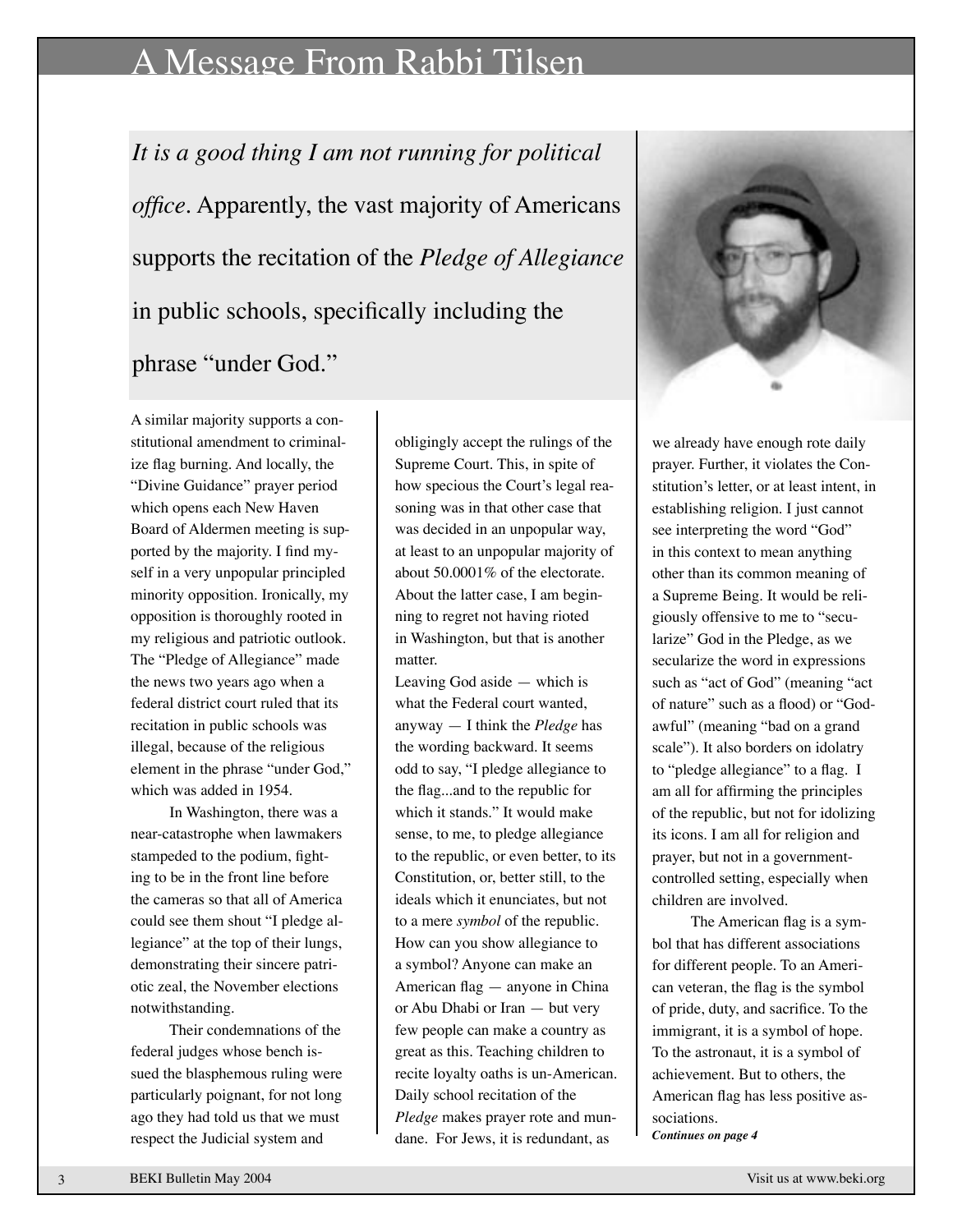#### *A Message From Rabbi Tilsen continued*

To the Vietnamese veteran, the Serbian civilian, the Rwandan refugee, the flag is meaningful, but not always in a positive way.

The American flag is *only* a symbol. The flag Amendment turns it into an idol or fetish. The amendment protects the symbol but damages that for which it stands. As such, it becomes religiously objectionable, so much so that it might be a violation of Torah law to display or pledge before a flag. The Flag Amendment is politically appalling, as it squanders the fundamental and hard-fought right of free expression for the frivolous purpose of symbolism.

The "Divine Guidance" prayer period at the beginning of each session of the New Haven Board of Aldermen has become increasingly controversial. No longer are bland universalistic invocations muttered; we now hear about the Blood of Christ and Eternal Damnation. Instead of being "generic," the clergy are trying to be "authentic." I have suggested to one of our alderman that when her turn comes to invite a local clergy person, she invite Rabbi Alan Lovins (one of our vice presidents and our lead on High Holy Days) to recite the *Confessional of the High Priest* of the *Avoda* service in its entirety in the original Hebrew. With its prostrations, it is dramatic, and it is musically beautiful, especially when Alan recites it. It represents a level of Judaism that, however obsolete, is familiar to many Christians. It is also thirty minutes long. What could be a more authentic form of Jewish worship? Our Aldermen deserve no less.

### **Leave a Legacy**

#### *Dear Donna:*

ing with this; is there an easy way I know you've been pushing this "Leave a Legacy" idea, that everyone should leave something to charity in their will. I don't disagree, but I've already signed my will and it was such a big project to get done that I really don't want to have to redo it. I don't have life insurance or retirement accounts on which I can name BEKI as the beneficiary. I keep putting off dealfor me to "Leave a Legacy"?

*Sincerely, Estate Plan Complete*

#### *Dear Struggling*

If you are willing to share a copy of your will with me, and tell me the amount or percentage of your estate you would like to leave to BEKI, I would be pleased to prepare a codicil adding the necessary language to your will at no charge. Wouldn't it be nice if every BEKI member did this? Please contact me at 787- 1633 or sdsij@aol.com, or you can send me a fax at 787-9162. Please just *do it*!

*Sincerely, Donna Levine*

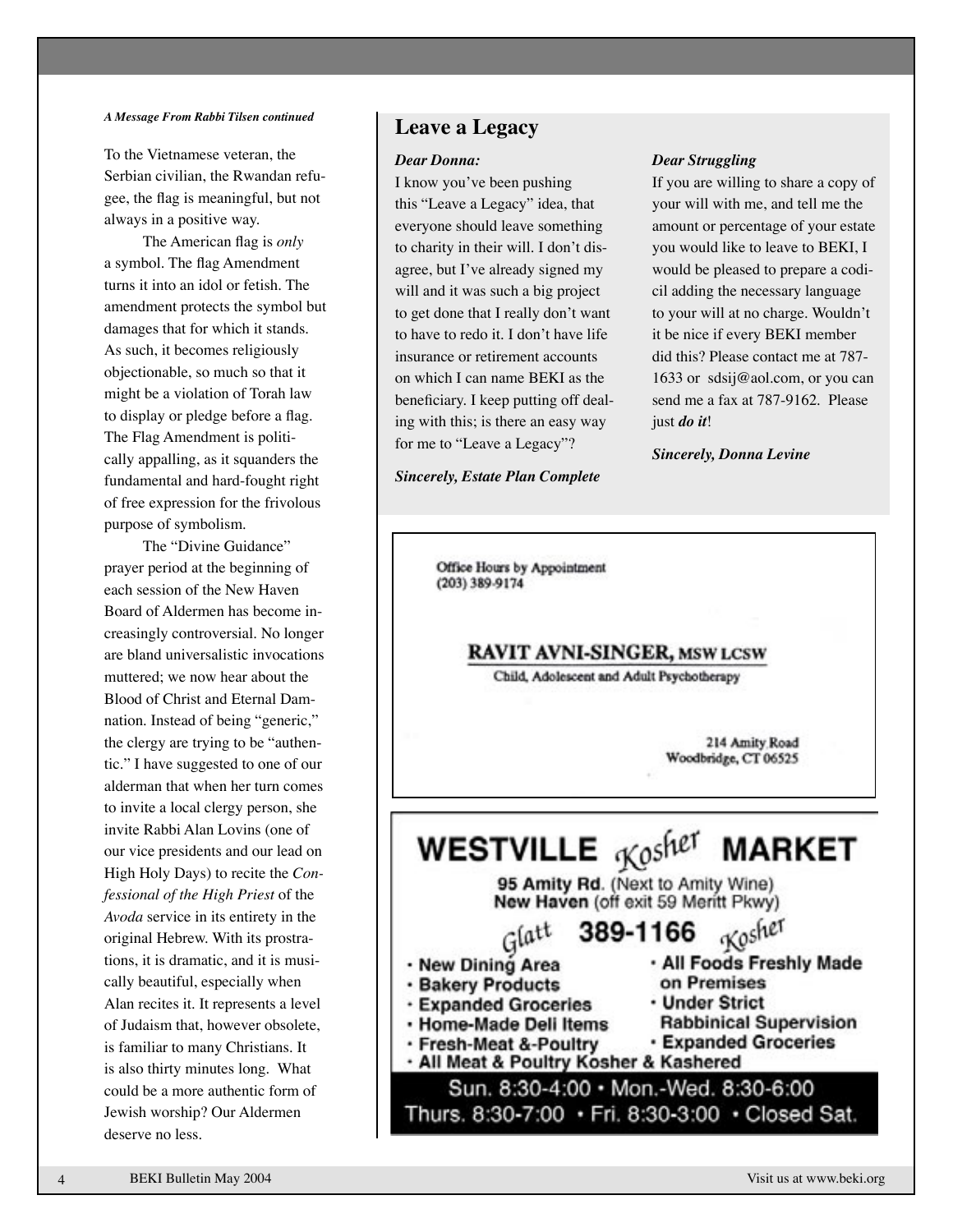## Why We Belong to USCJ

A small portion of the membership dues paid to  $BEKI - $50$  per family or individual—supports our participation in the United Synagogues of Conservative Judaism (USCJ), a national organization whose regional director is our congregant Miriam Benson, wife of Rabbi Jon-Jay Tilsen.

BEKI receives many benefits of USCJ membership. USCJ coordinates services that would be too expensive or complicated for individual congregations to sustain, but when many communities pool their resources, these services become feasible.

Here are some specifics. USCJ hosts BEKI's Web site www.beki.org. It coordinates regional and national programs for Kadima and USY youth groups. When our officers—who are volunteers with jobs of their own—have questions about the running of the synagogue, they turn to PALS (Program for Assistance by Liaisons to Synagogues), which offers pro bono consultation with experienced professionals.

Religious schools need strong educators and USCJ provides the high-quality training that prepares them. Dr. Lauren Kempton, education director and principal of BEKI Religious School, attended the United Synagogue New Director's Institute and states, "The Institute was invaluable for my work. I received an incredible manual full of programmatic ideas and organizational tips. Through Serene Victor, I am connected with other leaders here in the East for planning and sharing of ideas. As I learned at the Institute and daily

reaffirm at BEKI: Judaism well taught is its own best advocate."

Darryl Kuperstock represented BEKI at the biennial convention, where five pillars of Conservative Judaism came together: the USCJ, the Rabbinical Assembly, the Jewish Educators Assembly, the North American Association of Synagogue Executives, and the Cantors Assembly. "The sessions I attended—especially the small, focused ones—were stimulating, enlightening and very worthwhile," Darryl told the BEKI Board afterward. "I urge other BEKI members to go to future conventions. You'll find a wealth of resources for us to tap into."

In addition, USCJ coordinates a book service, which publishes and distributes its own resource materials as well as publications from the Rabbinical Assembly, the Jewish Theological Seminary, and Women's League. There are Internet discussion groups for synagogue presidents, webmasters, educators, and financial officers who network, brainstorm, and learn from one another on line.

All BEKI members are subscribed to the award-winning magazine, "The United Synagogue Review," and all are welcome at the Conservative movement's informal embassy in Jerusalem, the Fuchsberg Center.

"Perhaps most important of all is the intangible, yet very real benefit which derives from being part of a large and dynamic movement," says Miriam. "Through USCJ affiliation, a synagogue can gain the inspiration and motivation that keep a congregation flourishing."

Part of USCJ dues is directed toward building the Conserative-Masorti Movement in Israel and Eastern Europe. The knowledge that we are helping our Movement grow should be a source of pride and satisfaction for every BEKI member.

"I absolutely do not want to suggest anything," adds Rabbi Tilsen, "but USCJ membership allows a synagogue to be part of the Rabbinic Placement service. This means that only an affiliated congregation is eligible to engage a rabbi who is a member of the Rabbinical Assembly. I would always urge a congregation searching for a rabbi to hire only one who is a member of the Rabbinical Assembly or another legitimate rabbinic association. Anyone can use the title ʻrabbi,' so a congregation must have a rabbi with credentials and an organization's endorsement. BEKI's membership in USCJ allows me as a Rabbinical Assembly member to work here."

For more information on USCJ, see www.uscj.org/ctvalley and www.uscj.org.

*GR et al*

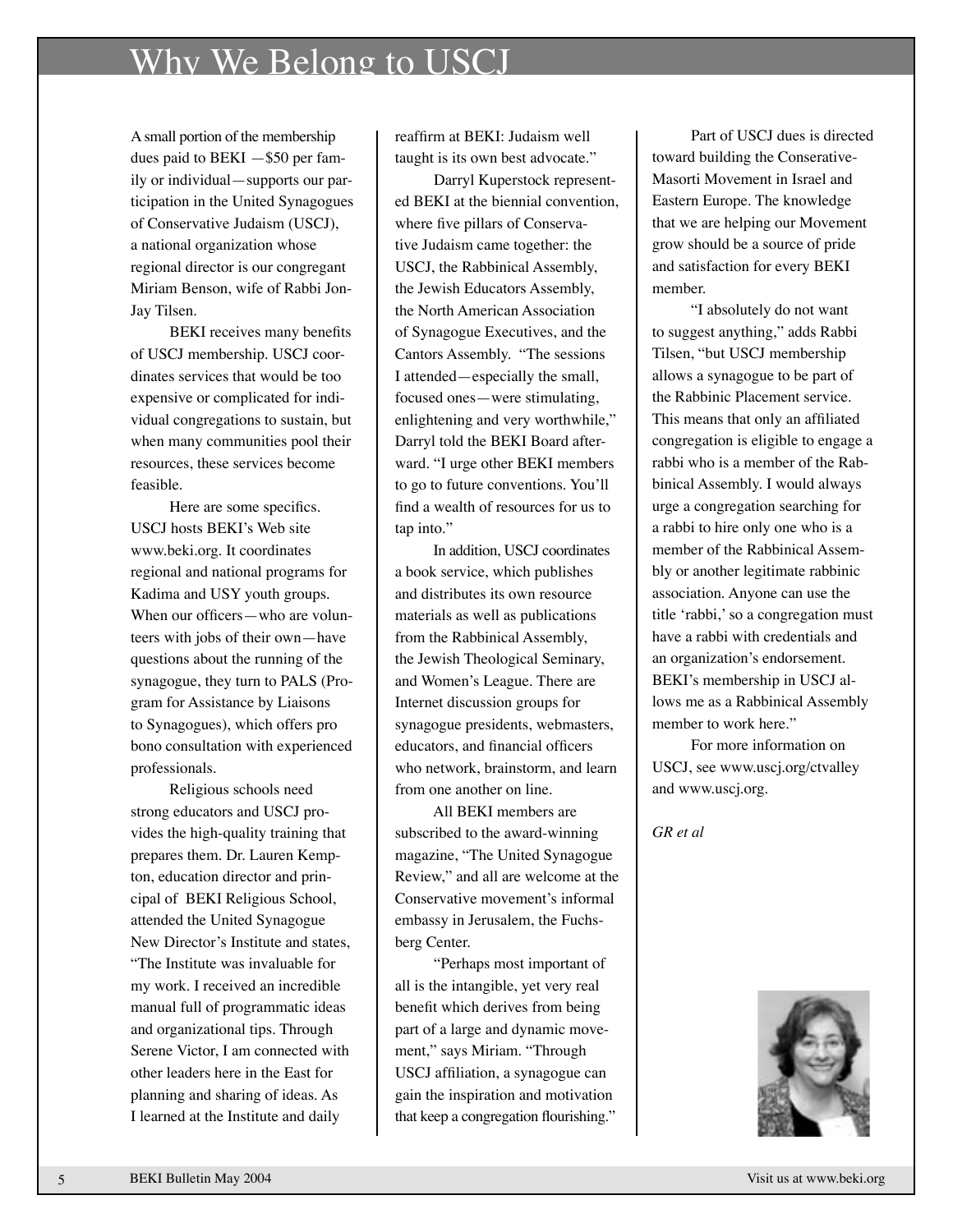## From Pesah to Shavuot

### *Sefira* **– Counting the Omer**

At the second seder, we began daily *sefirat ha-omer* (counting of the *omer*), a counting of days to Shavuot, the next major festival. The counting, preferably done each night for 49 nights, is an expression of eager anticipation, commemorating the period of expectation and preparation we experienced in the Exodus from Egypt until the revelation at Sinai. Counting is the fulfillment of a *mitzva* specified in the Torah: "You shall count from the eve of the second day of Pesah, when an Omer of grain is to be brought as an offering, seven complete weeks. The day after the seventh week of your counting will make fifty days" (Lev. 23:15-16).

The simple home ceremony appears in *Sim Shalom* and most *siddurim* (prayer books) immediately after the weekday evening service. While it is a mitzva prescribed for adults, *sefirat ha-omer* can also be a fun, artistic and joyous ritual for families with children.

In the days before printed calendars, calendar watches and daily newspapers, the *sefira* served to keep the liturgical calendar of the Jewish People synchronized,

no simple accomplishment given dispersion and isolation of much of the community. The term *omer* refers to the measure (one handful) of grain that was used to create a physical relic of the counting. With a physical reminder, even illiterate people could do a recount in case they forgot the day's number.

Families with young children may use this opportunity to help their children understand and experience anticipation, planning, counting and hope.

*Teach us to number our days, that we may attain a heart of wisdom* – Psalm 90:12

# **Shavuot Two-Day Festi- val: The Jewish** *Hajj*

The Festival of Shavuot ("Weeks"), one of the three major pilgrimage festivals, celebrates the anniversary of the Giving of the Torah at Sinai some 3,402 years ago. The word *hag* (pilgrimage festival) is known widely by its Arabic cognate, *hajj* (which, for Muslims, means pilgrimage to Mecca). The Torah commands, "Three times a year—on the Feast of Unleavened Bread, on the Feast of Weeks, and



on the Feast of Booths—all your males shall appear before the Lord your God in the place that He will choose. They shall not appear before the Lord empty-handed, but each with his own gift, according to the blessing that the Lord your God has bestowed upon you" (Deut. 16: 16-17).

Shavuot comes at the culmination of the counting of seven weeks from Pesah, and will be a major observance at BEKI this summer. Just as we look forward to important events in our personal lives, so too our ancestors enthusiastically and devoutly anticipated the event at Sinai. By participating in BEKI's Shavuot observance, we reenact the extraordinary experience of our ancestors and show our own enthusiasm for receiving Torah.

### **Shavuot Candle Lighting**

Those who are able may light Festival candles at 7:55p or earlier on Tuesday night 25 May. It is also customary to light Yizkor Memorial candles immediately before lighting the festival candles. On Wednesday night 26 May, the candles are lighted *after* 8:55p, using the pre-existing flame of the memorial candles, pilot or other light.

The blessing recited over the Festival candles is "*Barukh...asher qideshanu bemitzvotav vetsivanu lehadliq ner shel yom tov*" and the "*Shehehianu*," both of which can be found in most siddurim

6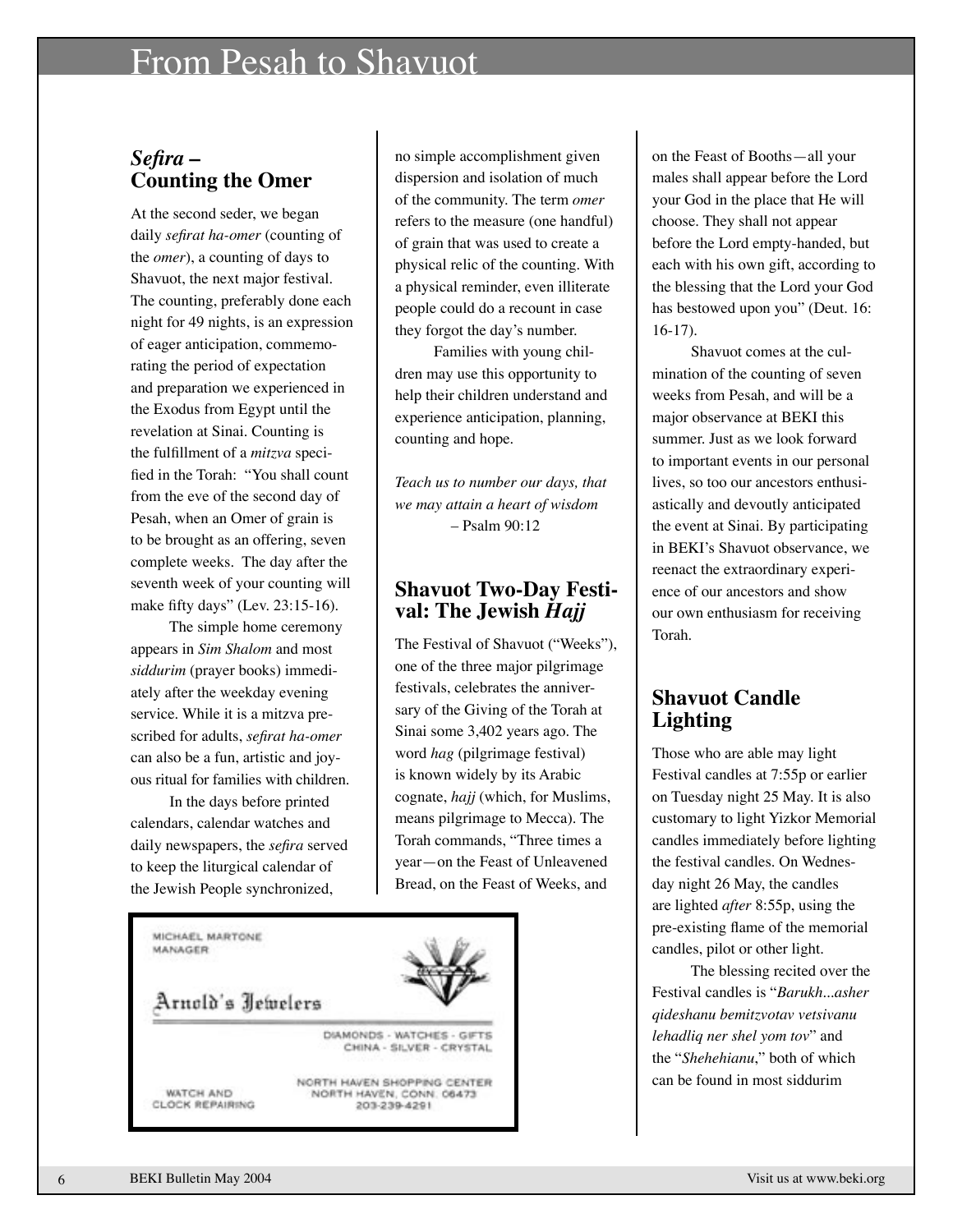## From Pesah to Shavuot



*ʻWho Shall Ascend' by Jordan Abeshouse honoring Louis Friedman.*

(prayerbooks). Audio recordings of these and other *berakhot* (blessings) are available at www.beki.org/ audio.html

### **Shavuot Mornings**  *Yizkor Memorial Service*

The Shavuot First Day Festival Shaharit Morning Service begins at 9:15a on Wednesday 26 May 2004. The service includes the full recitation of Hallel.

The Shavuot Second Day Morning service begins at 9:15a on Thursday 27 May 2004. The Festival service includes a *Shaharit* morning service, *Hallel* (Psalms of praise), a Torah reading and *Haftara.* Following the Haftara (prophetic reading), the Yizkor Memorial Service is held.

The Yizkor memorial service is one of four such services during the year that help us recognize our feelings of loss, which are often especially intense during the Festival

season, and to honor the memories of our loved ones.

Following Yizkor, the Book of Ruth is read to a uniquely beautiful and ancient melody based on the same system of *ta`amei hamiqra* ("trope") found in most of the Hebrew Bible. Then the Festival *Musaf* additional service is recited.

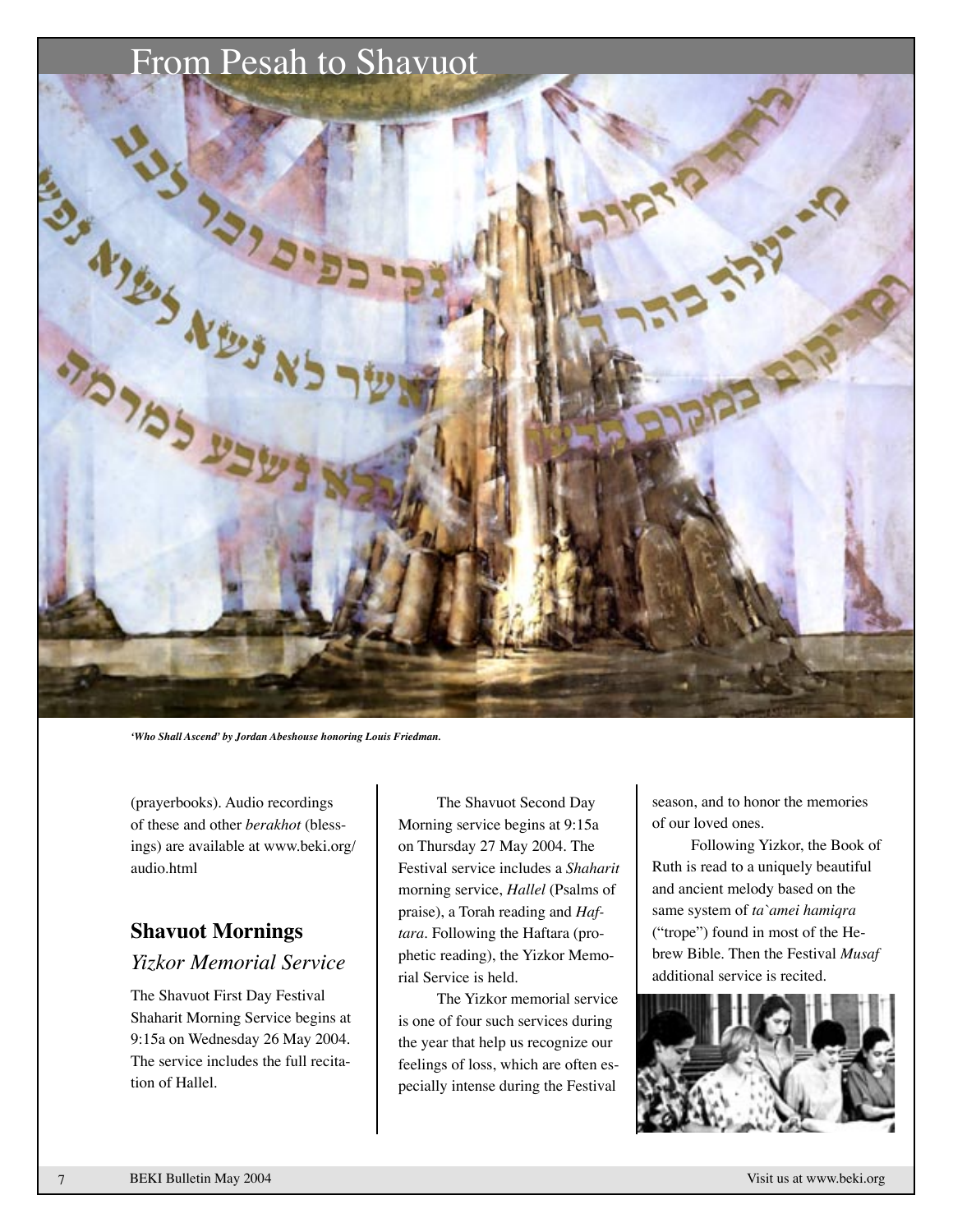## Religious School News

The months of March and April marked the culmination of our studies of Passover. Each class prepared for Passover in an individual and age-appropriate way. The Gan under the leadership of Paula Samuel, with parent involvement and the assistance of Nora Goldfield, made Seder plates, Afikomen bags, and baked matza. They learned the melodies of the Ma Nishtana by listening to Debbie Friedman and Paul Zim. They received their "textbook," *Let's Celebrate Passover*.

Students in Grades Three through Five each taught a part of the Seder. Grade Three, under the guidance of Rita Sela, chanted *Ma Nishtana*. Grade Four taught the order of the Seder. Grade Five illustrated the Exodus, and with the assistance of Susan Jacobson mounted their art work on the site

of the elevator construction for all to enjoy. They also learned from Rabbi Boaz Tomsky, their teacher, current songs of Passover.

This semester, Guy Lord, our Fourth Grade teacher was preparing his lessons on the Book of Daniel. To enhance his instruction, he wrote four original plays. The plays were entitled "The Furnace," " New Plans for the Old City (Ezra and Nehemiah)," "The Lion's Den," and "Interpreting Dreams." The students loved the drama and learned their lessons well.

The students of Project Etgar performed a "rap" on the Exodus story which was choreographed by Ina Silverman and Edward Abramovitz. After Passover the students focused their Religious School studies in preparation for Yom HaShoah, Yom Hazikaron, and Yom Ha'Atzmaut. Dr. Lau-



www.newhavan-usa.com

ren Kempton authored a service on Yom Hashoah for the Religious School Commemoration on 18 April. For Yom Hazikaron, Ziv Abekasis, our Israeli emissary, prepared the service as it is traditionally conducted in Israel. *LK*

## **Come to Israel**

If you are interested in going on a trip to Israel with Alan Lovins and Jon-Jay Tilsen in October-November this year or February 2005, please contact Jon-Jay at 389.2108 x10 or jjtilsen@beki.org or Alan at alovins@snet.net. We are contemplating a flexible trip of about eight days, with an optional three to seven day extension, that would include a segment to explore peace and security issues, as well as cultural, archeological, historical and recreational locations.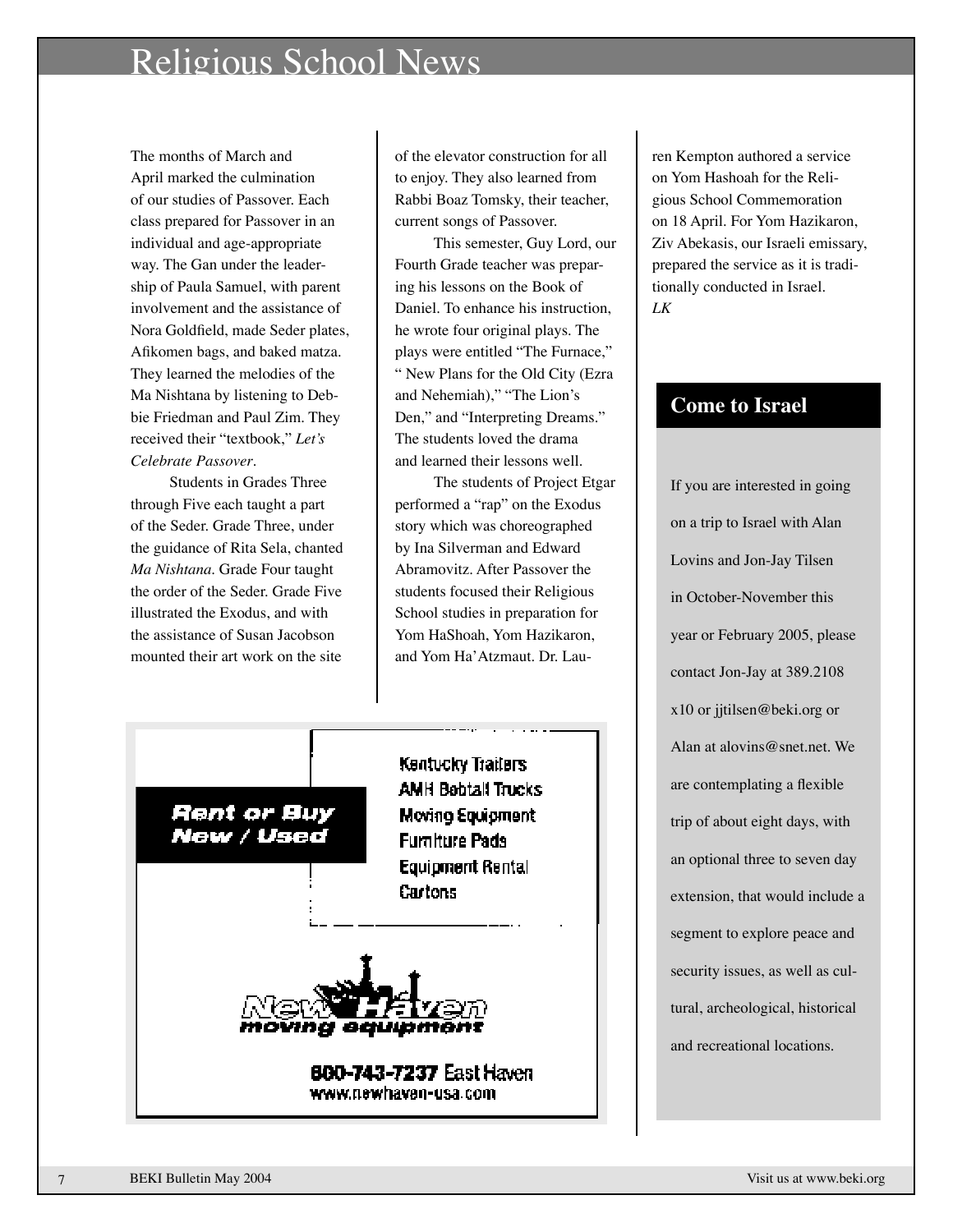

**IEWISHI** 

of Greater New Haven

STEPHEN L. SALTZMAN CHAIR

**IRENE R. JECUSCO ADMINISTRATOR** 

360 AMITY ROAD. WOODBRIDGE, CT 06525 (203) 387-2424 EXT. 312

**CONTACT THE FOUNDATION TO DISCUSS HOW YOU CAN BENEFIT BETH EL - KESER ISRAEL AND THE JEWISH COMMUNITY** OF GREATER NEW **HAVEN THROUGH** THE JEWISH **FOUNDATION OF GREATER NEW** HAVEN.

## COOPER LAW LLC - Isaiah D. Cooper

 $(203)$  497-9969 icooper@cooperlaw.net http://www.cooperlaw.net 205 Church Street, Suite 307, New Haven, CT 06510

**Entity Formation** Leases **Consulting Agreements Employment Contracts** 

Mergers and Acquisitions Software Licenses **Shareholder Disputes Distribution Contracts** 

## New math. 5,000 year old standards.

t Ezra Academy, our students are immersed in a wonderful combination of academic excellence and Jewish values. To learn how an Ezra Academy education will benefit your child, call NancyKatz, Admissions, at 203-389-5500 today.







75 Rimmon Road, Woodbridge, CT 06525 Telephone 203-389-5500 Fax 203-387-5607  $\operatorname{email}$  info@ezraacademy.net Member Connecticut Association of Independent Schools





toll free 1-888-953-9474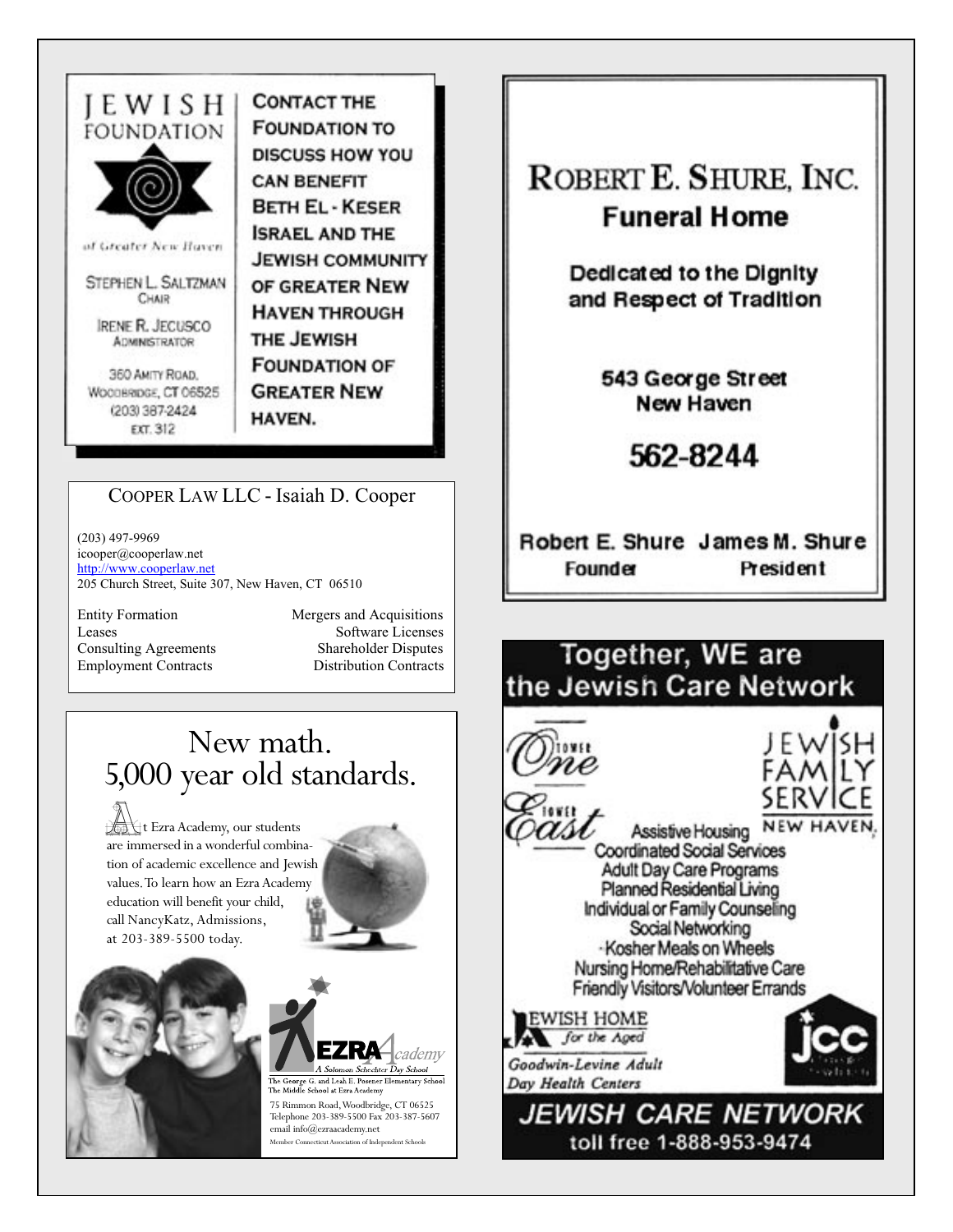





From left to right: Ben Weitzman; Rothman Dayna and Laina Pauker with brother Max.

### **Benei Mitzva in May**

Ben Weitzman, son of Marc & Carol Cohen Weitzman, will lead and participate in services as a bar mitzva on Shabbat 21-22 May, *parashat BaMidbar*.

Dayna Rothman, daughter of Stephen & Sheryl Rothman, will lead and participate in services as a bat mitzva on Shabbat 28-29 May, *parashat Naso*. Dayna is a graduate of BEKI Religious School and of the Benei Mitzva Program.

Laina Pauker, daughter of Seth & Bryna Pauker, will lead and participate in services as a bat mitzva on Monday 31 May, *parashat BeHaalotekha,* during the 9:30a morning service.

### **Toda Raba – Thank You**

Thanks to all those who helped make the Purim Seuda such a success: Janet and Jay Brown, Food Committee; helper: Kai Friedman. Registration: Ruth Silver and Joan Spangler. Liora Lew, Decorations

Committee; helpers: Yaron, Daphne, Dana and Maya Lew; Zach Bell and Sara Grazier-Zerbarini. Jessey Palumbo, Membership Committee Greeter. Ruthie Greenblatt, Cutesie the Clown. Ada Fenick and Yair Minsky, Singalong. Bass Family, BEKI Bulletin.

Jay Sokolow, for producing and directing the Purim Shpiel, and to all the actors and actresses. Clean-up: Becca Levy, Ada Fenick, Liora and Yaron Lew, and Charlie Ludwig. Peggy Hackett in Office, and Clarence. *MEB*

## **Enhance Your Dance**

Step-by-Step Simha Dancing with Rena Cheskis-Gold Sunday 16 May 9:30a Free Brunch \$10 per person (\$20 maximum per family)

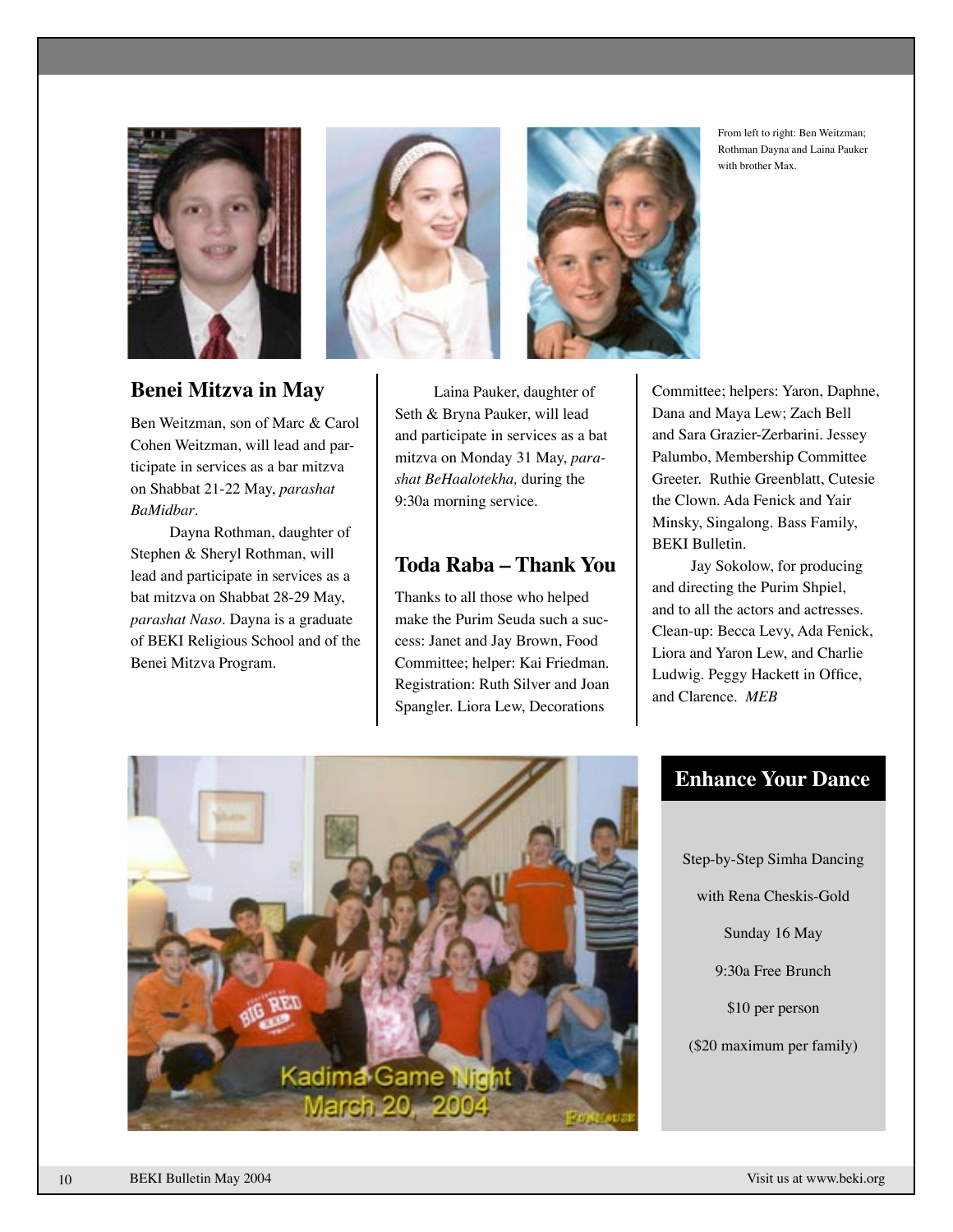## Dear Rabbi





## "Shirt Laundering &-Dry Cleaning Done by Experts"

• Tablecloths Hand Finished on Premises · Same Day Service • Shirts & Dry Cleaning · Tailor on Premises 6 Days a Week • FREE-Box Storage

M-F 6:30-6:00 Sat. 8-4 363 Whalley Avenue . New Haven 562-3460

Also in North Haven & Orange

*An occasional column of answers, advice and helpful household hints*

#### **Dear Rabbi,**

I read with interest your response (Bulletin, April 2004) to the question about chocolate coins with "In G-d We Trust" printed on them. The question was based on a "special alert" in Kashrus Magazine (March 2004 p. 7): "Manischewitz Chocolate Coins (ʻOU-Pareve') bear the words: ʻIn G-d We Trust.' A number of leading rabbonim have Paskened that one may not eat them nor throw away the chocolate and wrappers, if they too have those words."

I have noticed that the same phrase, "In G-d We Trust," appears on real coins and paper money. Does this present a problem, too? Signed,

*In Gr—nspan We Trust*

#### **Dear Trust,**

Although there is no *halakhic* basis for concern about "In God We Trust" printed on coins, some pious people might want to go beyond the letter of the law. After all, those real coins and federal reserve notes could end up being dropped on the floor, taken into a washroom, or contributed to the wrong political party. The truly pious should take

those offending coins and federal reserve notes and bring them immediately (except on Shabbat or festivals) to me at the synagogue for proper disposal. Signed, *Dear Rabbi*



11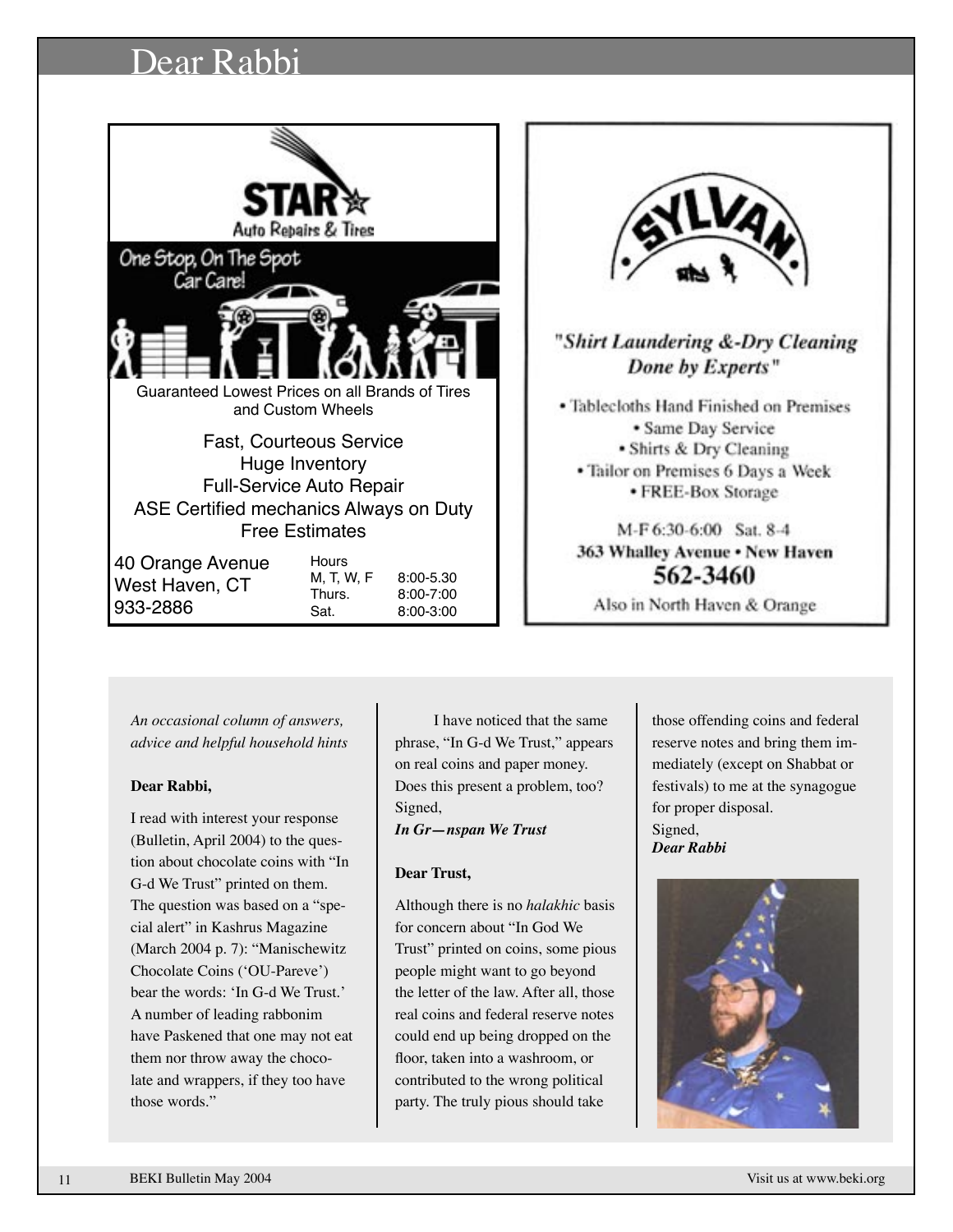## Torah for the Hungry Mind - Adult Studies

#### *Shabbatot*

#### Darshanim in May

#### **Rabbi Moshe "Murray" Levine**

will serve as Darshan on Shabbat 01 May, *parashat* Aharei Mot – Qedoshim. Rabbi Levine was recognized by the



Rabbinical Assembly, the global organization of 1,600 Conservative-Masorti Rabbis, at its convention this winter, for his fifty years of service (so far) in the rabbinate. He was also honored by Temple Beth Sholom in Framingham, Massachusetts, in March.

**Steven Fraade** will serve as Darshan on Shabbat 15 May, *parashat* BeHar – BeHa`alotekha, marking "Ezra Academy Students at BEKI Shabbat."

#### Shabbat Shalom Learners' Minyan

The "Shabbat Shalom Learners' Minyan," which meets every other Saturday morning at 10:45a in BE-KI's Rosenkrantz Family Library, is an ideal setting for veteran and novice shul-goers alike to become more comfortable and proficient in the Shaharit (morning) and Torah services in a supportive setting. Expertly led by **Steven Fraade, Rabbi Alan Lovins** and others, the Shabbat Shalom Learners' Minyan is a nurturing exploration of practice and theory presented in a participatory, non-threatening and multi-generational setting. Many

members who take advantage of this unique offering feel a deeper sense of awe born of increased understanding and appreciation for the services.

The SSLM meets on the 1<sup>st</sup>, 15th & 29th of May. Everyone is welcome to participate regardless of religious status or background.

#### *Mondays*

## Rashi Study Group

Each Monday morning from 7: 45a to 8:30a adults meets in the Rosenkrantz Family Library to read Rashi's commentary on the Torah. It is possible to join the study group for a single meeting or to begin at any time. Knowledge of Hebrew is not necessary. Rashi purported to explain the *peshat* of the text, i.e., the meaning in its historical, literary and linguistic context. Visitors and new participants are welcome. The Rashi Study Group meets immediately following the 7:00a *shaharit* morning service.

#### *Tuesday*

A Tiqun Leil Shavuot will be held on Tuesday night 25 May. See the article in the Shavuot section.

#### *Wednesdays* Berakhot Talmud Study Group

A Berakhot Talmud Study Group meets weekly on Wednesday mornings from 7:30a to 8:00a. The Study Group focuses on the original text and the issues that arise from the Mishna and Gemara, with attention to the technical aspects of the text. Knowledge of basic Hebrew is very helpful but not required. The Group is open to all.

### Rabbis' Study Group

*Wednesdays with Murray* is a weekly study group exclusively for rabbis, facilitated by Rabbi Murray Levine. The Wednesday study group affords local rabbis an opportunity to pursue their own *talmud torah* (Torah study) in a "safe" setting and with opportunities to learn from each other's experience and insight. For more information, call Rabbi Murray Levine at (203) 397-2513.

358

אונקלום  $10:19.828$ ן לא הסב אפי 13 ולא תהדר אפי K. שמא תד -87 בעטה לא תק  $^{1}$  $-40.3$ 

c לפי שהדבר הזה אינו מסור לכריות לידע אם דעתי של זה<br>לפיכה או לרעתויכול להשתפולותר לשוכה נמכוונתי לפיכך מאמר בו ויראת מאלהיך המכיר מהשטותיך וכן כל דבר המסור ללנו של אדם העושהו ואין שאר הבריות מכירות כו מאר כי ויראת מאלהיך: (סו) לא תעשו עול במשפט. קרוי תועטה שנאתר (דכרים כה) כי **SYDDE** ולא תכיא תועטה אל כיתך והיית הרם כמוסו **Aim this suda** 

קרא יט קדושים

ה לפי"ח כדכסמון בסירס"י בסומת<br>"כי כל מיצעת ס' אשר שמא עם'ראכז e aña ro orago peropopi cash (diagă du ni àprav úly coid là nabi crit capac): que conos accos es כסטום מסורר מדין סרפליס ניקלתם' מסתוקרילסים כקות לאתו למוכס ופייז כפי מלמד שהדיין המקלקל את הדין קרוי של. שנאיי משוקן. חרם ימיעטה. תוכנת ה' ונו' כל שופה עול ע והתושבה קרוי' פקן והרס פג' (פס ז)<br>הרב המלווי נוו' : לע הייש פני הם "ומיה" את התהר היו הוא מה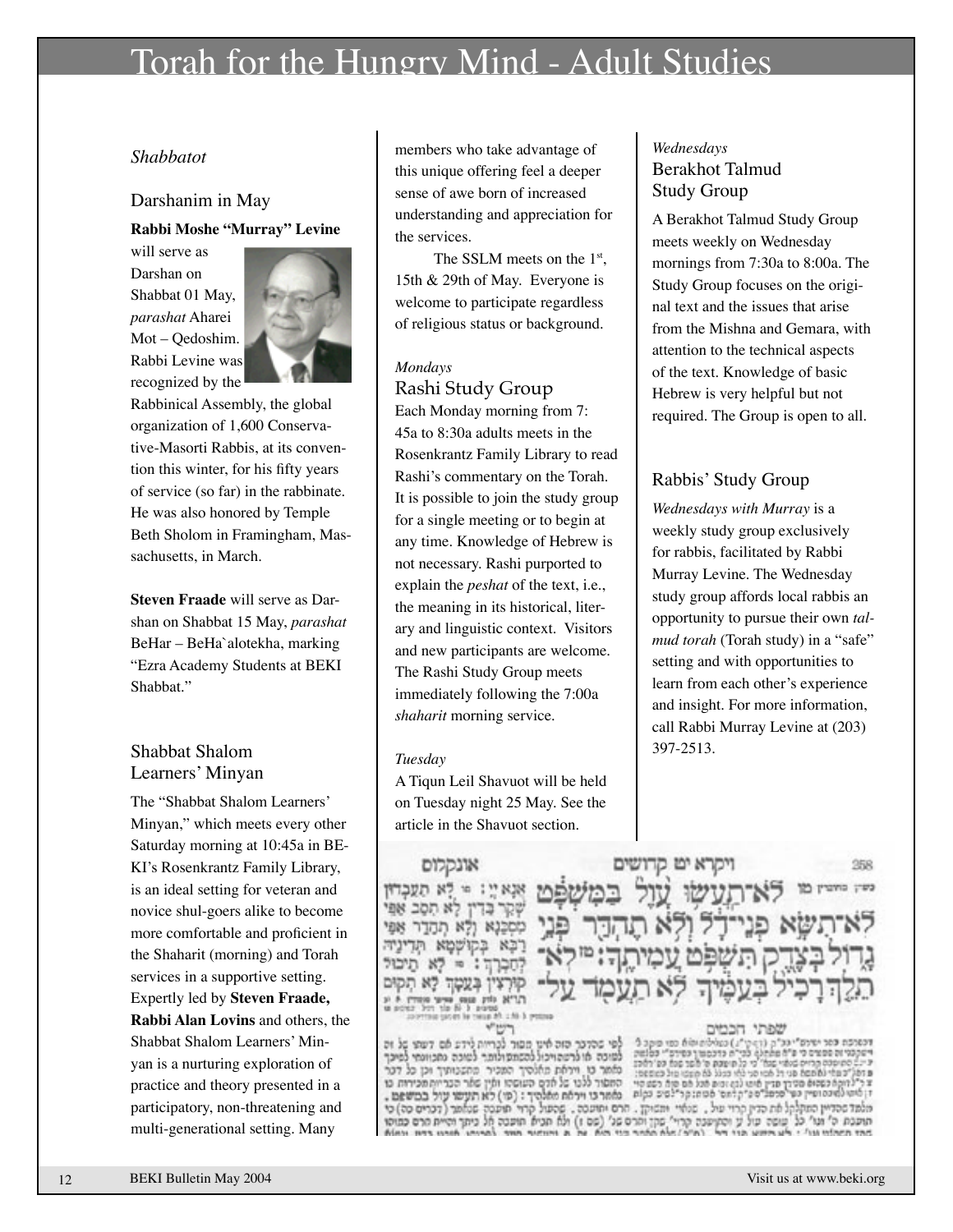## Torah for the Hungry Mind - Adult Studies



18 Tower Lane New Haven, CT 06519

Tel: 203.772-1816 Fax: 203.785-8280

www.seniorhousing.net/ad/towers

### REACHING NEW HEIGHTS IN AFFORDABLE SENIOR LIVING!

Call for more information or to schedule a tour. Conveniently located just off I-95 in historic downtown New Haven.

We provide just the right mix of independence and security, activity and relaxation, privacy and companionship



*Thursdays* Sanhedrin Talmud Study Group

The "Sanhedrin Talmud Study Group" meets weekly on Thursdays during the lunch hour at a downtown New Haven professional office for Talmud study. The Group has met weekly since 1999. For some participants, this is their first direct experience with Talmud text. The Group focuses on the issues raised in the Talmud, with less attention to the technical aspects of the text. Knowledge of Hebrew or Aramaic is helpful but not required. For information, contact Marc Schwartz at 562-9873 or mschwartzmd@hotmail.com

#### AA Meeting

The *Here We Are* Group of AA meets at BEKI every Thursday night at 8:00p. The weekly Meeting has been held at BEKI since May 1997. Open to any person who can benefit from a recovery program, the meeting is held according to standard AA procedure. It is currently engaged in a 12 & 12 Study – Discussion. This is not a specifically Jewish recovery group, although a large proportion of participants are Jewish. For information on the weekly meeting call Jay at (203) 387-6019 or email Jay at sokolow@snet.net

#### Every Day

#### **Divrei Torah on the Web**

A collection of Divrei Torah (Torah commentaries) and essays by members and Rabbi Tilsen is posted on BEKI's website under "Adult Studies" and "Meet Rabbi Tilsen." Morris Bell's Devar Torah on Shabbat Zakhor, and Rabbi Tilsen's "Same-Sex Marriage" and "Is God Made Up?" are among the latest additions.

#### **Audio Library on Web**

Various blessings and prayers are recorded for educational purposes on BEKI's web site. Shabbat, Festival, and daily liturgical selections are presented. To hear the selections, go to www.beki.org/ audio.html.

13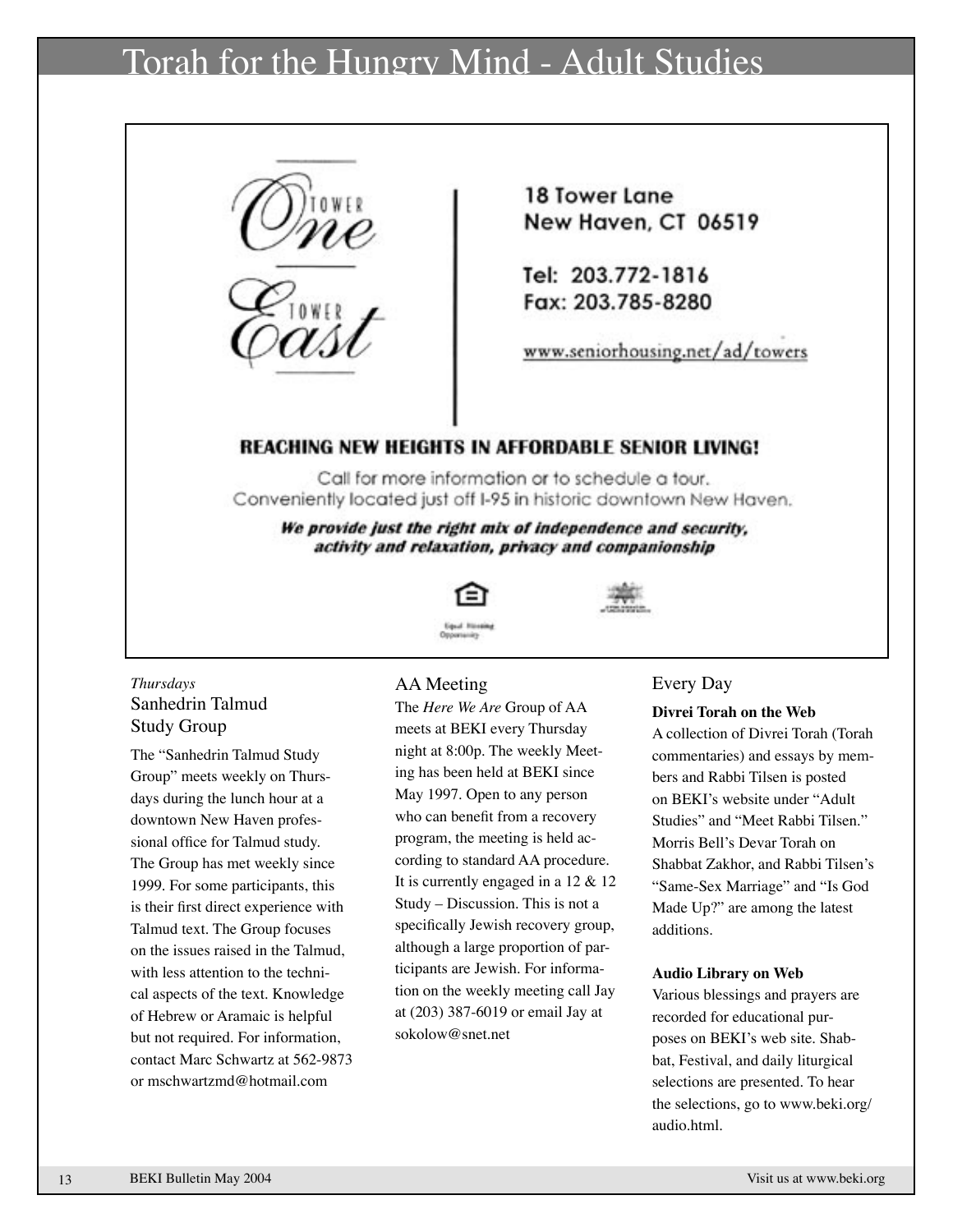# From Education Director Dr. Lauren Kempton

May is a month for me when I look back and reflect on the school year. It is a month of celebrations and graduations, new doors to open and plans to be made. This month I would like to focus on the Madrikhim Program at BEKI Religious School. The Madrikhim Program had been evolving and growing since Terr/\*i Stern was principal.

We are fortunate to have these teen assistants to help in all aspects of the BEKI Religious School Program. Meyuhad is our Special Needs component of Religious School. Dana Etra is our *madrikha* and helps with Hebrew teaching, Jewish Holidays and group projects. She knows the students very well and they have built important relationships to strengthen their learning.

Our classroom *madrikhim*  are led by Dan Rosenberg, now a freshman at Southern Connecticut State University. Dan supervises snack preparation and distribution. He also coordinates the *madrikhim*  for Special Programs such as the Tiyul and our annual Purim Carnival.

The Bell brothers, Zack and Ben, fulfill multiple roles. Zack often assists with the Project Etgar class and helps with Beginning Hebrew lessons.

Ben helps with snack and also helps in small groups in the Grade Two Hebrew class. They also assist with special activities for Tu BeShevat and Lag BeOmer.

Nora Goldfield is the *madrikha* for the Kindergarten and First Grade class, assisting Paula Samuel. Nora's loving smile and gentle manner of instruction are the perfect match for our beginning students. Sarah Grazier-Zerbarini is the Madrikha for Mr. Guy's Fourth Grade class. Daphne Lew assists Rita Sela in Grade Three. Both young women help 1with either individual Hebrew groups or Judaic assignments in a supportive manner. They also do general Religious School office work.

This year Ariel Ben-Chitrit joined us on Special Assignment. He is creating a Jewish Card game called Kedem. This game teaches Jewish History through cards. The project grew out of observing the appeal of trading cards for young people in the synagogue. We have also been joined by Michael Rothman who helped close down the former Meyuhad room to prepare for the renovations and Anna Abramowitz who helped in Grade Two.

Beyond the Religious School, our Benei Mitzva Program also includes a teen *madrikh*. Edward Abramowitz returns for the second year as the teaching assistant for Andy Schultz. Edward helps with trope and learning the required prayers. His outgoing personality is a definite asset in this position.

To me this is the best practice: "Each One Teach One." Our BEKI *madrikhim* are amazing role models to the younger children. As our sages said, "When two sit together and words of Torah pass between them, the Divine Presence dwells between them" (*Pirqe Avot*).

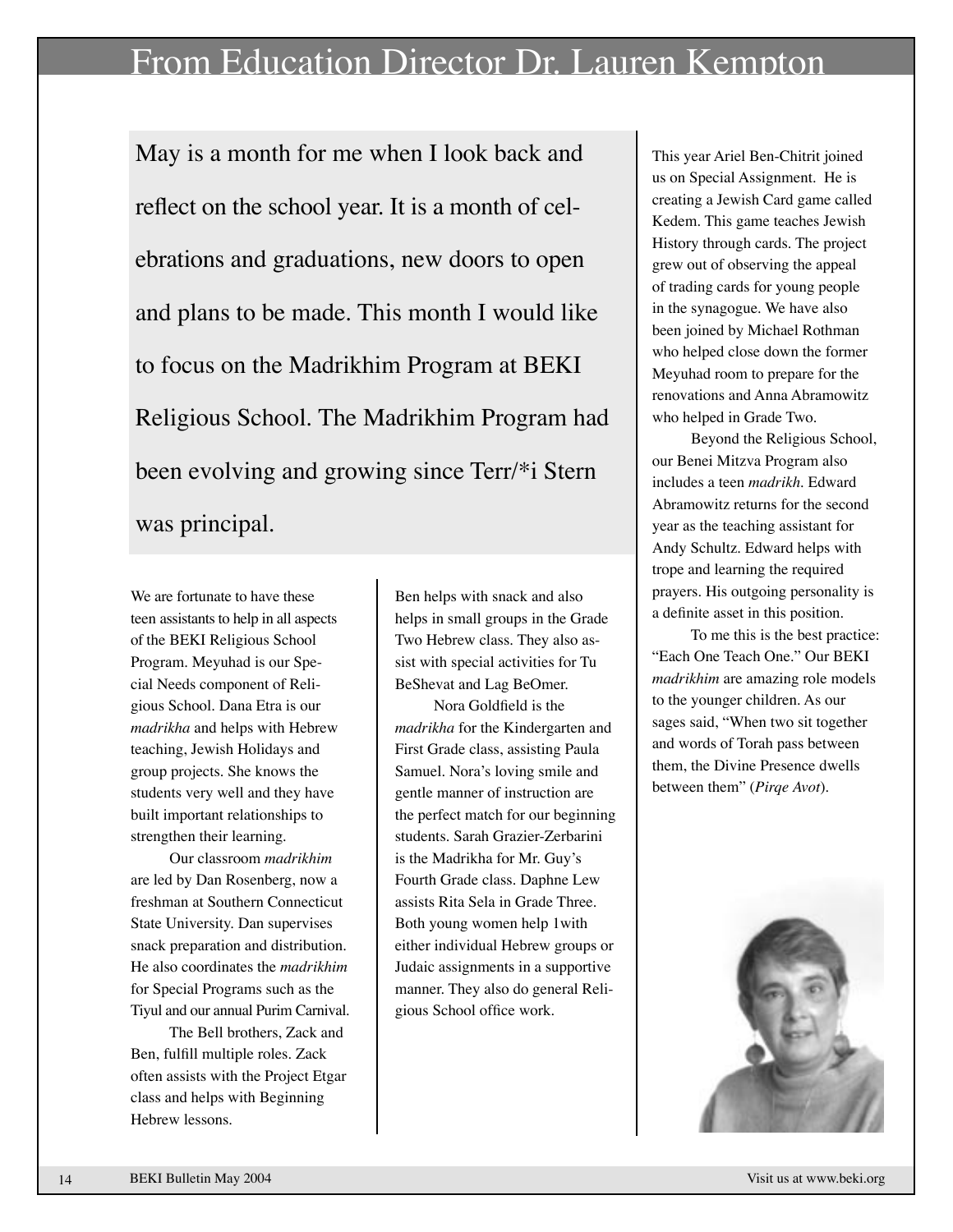## **Kulanu – Public Service**

Kulanu participants at Chapel Haven have renovated their Community Room. They prepared for Passover by studying the Exodus story with Dr. Lauren Kempton. They have formed a company and will be doing service projects in the spring, like raking at BEKI. If you would like them to assist in yard work, please call Dr. Lauren Kempton at 389-2108, Extension 13. LK

### **Saul's Circle**

Sara Mag hosted a Seder at Fellowship Place in April for participants of Saul's Circle, a BEKI outreach program. The group had a traditional Seder meal and service which was important to them all. Dr. Lauren Kempton and Sara Mag created a Hagada for Saul's Circle participants. *LK*

Telephone (203) 776-1243 Fax (203) 785-1247

> J. DEBORAH FERHOLT, M.D. A. JOSEPH AVNI-SINGER, M.D. Child and Adolescent Health Care, L.L.C.

Office Hours By Appointment

303 WHETNEY AVENUE NEW HAVEN, CONNECTICUT 06511

# WELLER **FUNERAL HOME**

Serving the Jewish community of greater New Haven with dignity since 1881

> 493 Whitney Avenue New-Haven, CT

> > Daniel W. Kieln

624-6912

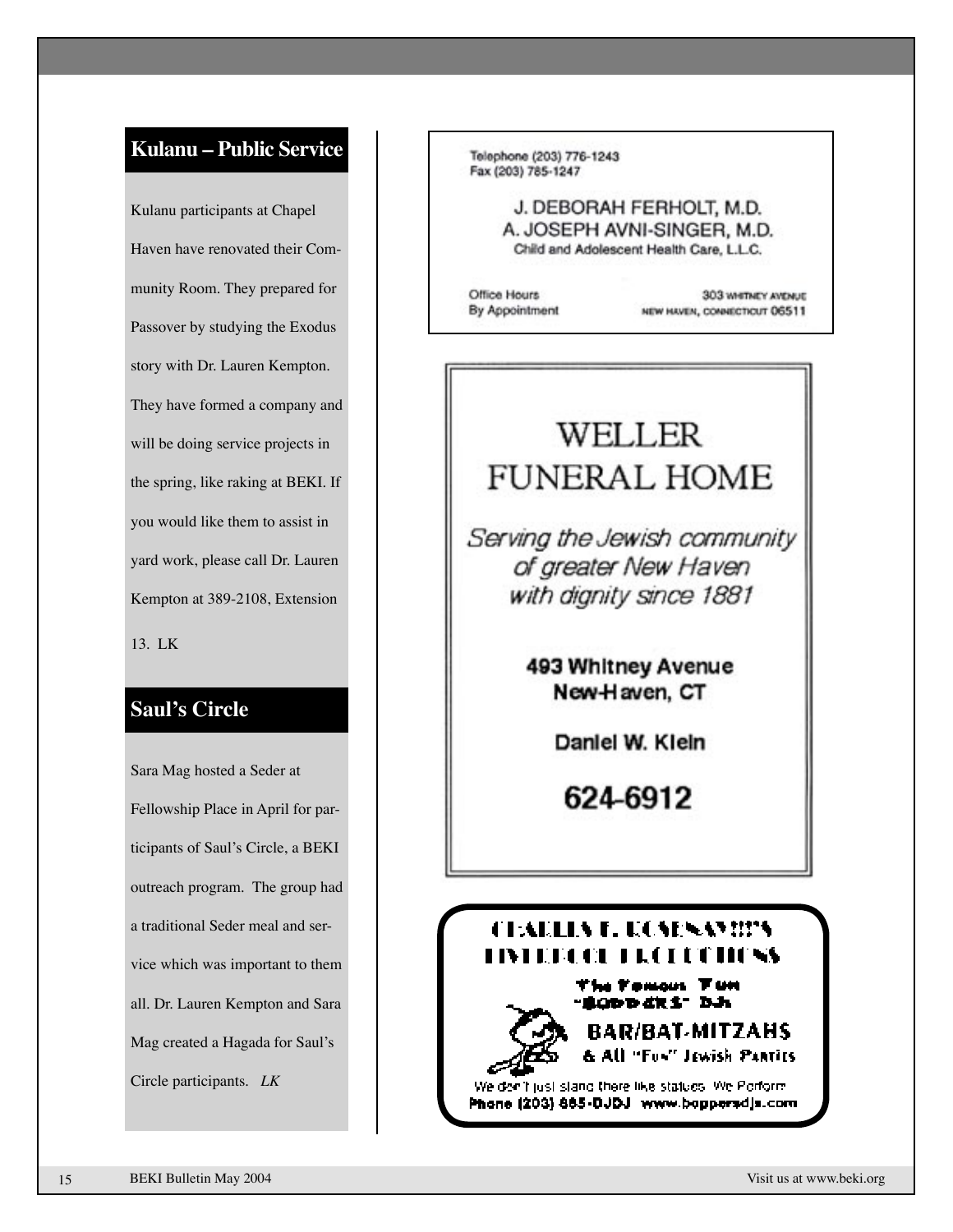# Calendar & Daily Services

| Sunday                                                                                                                                                 | <b>Monday</b>                                                                                     | <b>Tuesday</b>                                                                                                 | Wednesday                                                                                                                                                                                                           | <b>Thursday</b>                                                                                  | <b>Friday</b>                                                           | <b>Saturday</b>                                                                                                                                           |
|--------------------------------------------------------------------------------------------------------------------------------------------------------|---------------------------------------------------------------------------------------------------|----------------------------------------------------------------------------------------------------------------|---------------------------------------------------------------------------------------------------------------------------------------------------------------------------------------------------------------------|--------------------------------------------------------------------------------------------------|-------------------------------------------------------------------------|-----------------------------------------------------------------------------------------------------------------------------------------------------------|
| 9a Shaharit<br>5:45p Minha-Maariv                                                                                                                      | <b>7a Shaharit</b><br>5:45p Minha-Maariv                                                          | <b>7a Shaharit</b><br>5:45p Minha-Maariv                                                                       | <b>7a Shaharit</b><br>5:45p Minha-Maariv                                                                                                                                                                            | 8:15a Shaharit<br>5:45p Minha-Maariv                                                             | <b>7a Shaharit</b><br>6:00p Minha-Maariv                                | 9:15a Shaharit<br>5:45p Minha                                                                                                                             |
|                                                                                                                                                        |                                                                                                   |                                                                                                                |                                                                                                                                                                                                                     |                                                                                                  |                                                                         | $10$ Iyar/25 L'Omer<br>Darshan:<br>Rabbi Murray Levine<br>10:45a<br>Children's Prgrms<br>10:45a<br>Learner's Minyan<br>Qiddush:<br><b>Executive Board</b> |
| 2 11 Iyar/26 L'Omer<br>9:00a<br>Religious School<br>12:30p<br>Teacher's Meeting                                                                        | 7:45a<br>Rashi Study Group                                                                        | 3 12 Iyar/27 L'Omer 4 13 Iyar/28 L'Omer                                                                        | 5 14 Iyar/29 L'Omer 6 15 Iyar/30 L'Omer<br><b>PESACH SHEINI</b><br>7:30a Talmud<br><b>Berakhot Study Group</b><br>8:30a<br>Rabbi's Study Group<br><b>4p Religious School</b><br>4p Benei Mitzva<br>Lag B'Omer Prgrm | 12:30p<br><b>Talmud Group</b><br>(off-site)<br>8p A.A.                                           | 16 Iyar/31 L'Omer<br>7:37p<br>Candle Lighting<br><b>USY</b> Event       | <b>8</b><br>17 Iyar/32 L'Omer<br>10:45a<br>Children's Prgrms<br>Qiddush:<br>Avni-Singer<br><b>USY Event</b>                                               |
| 18 Iyar/33 L'Omer<br>-9<br><b>LAG B'OMER</b><br>No Religious School<br>USY Event<br>6:15p<br><b>Kumsitz Campfire</b><br>Singalong at Foodim/<br>Forbes | 10 19 Iyar/34 L'Omer<br>7:45a<br>Rashi Study Group<br>7:30p<br><b>Executive Board</b><br>Meeting  | 11 20 Iyar/35 L'Omer                                                                                           | 21 Iyar/36 L'Omer<br> 12 <br>7:30a Talmud Berak-<br>hot Study Group<br>8:30a<br>Rabbi's Study Group<br>4p<br><b>Religious School</b><br>4p<br>Benei Mitzva Prgrm                                                    | 13 22 Iyar/37 L'Omer<br>12:30 <sub>p</sub><br><b>Talmud Study Group</b><br>(off-site)<br>8p A.A. | 14. 23 Iyar/38 L'Omer<br>7:45p<br>Candle Lighting<br>8p<br>Late Service | 15<br>24 Iyar/39 L'Omer<br>10:45<br>Children's Prgrms<br>10:45a<br>Learner's Minyan<br>Qiddush:<br>Ezra Acad.                                             |
| 16 25 Iyar/40 L'Omer<br>9a<br>Religious School<br>9:30a<br><b>Brunch followed by</b><br>"Enhance Your<br>Simcha Dancing"                               | 17 26 Iyar/41 L'Omer<br>7:45a<br>Rashi Study Group                                                | 18 27 Iyar/42 L'Omer                                                                                           | <b>19</b><br>28 Iyar/43 L'Omer<br><b>YOM YERUSHALAYIM</b><br>7:30a<br><b>Talmud Berakhot</b><br><b>Study Group</b><br>8:30a<br>Rabbi's Study Group<br><b>4p Religious School</b><br>4p Benei Mitzva Prgrm           | 20 29 Iyar/44 L'Omer<br>12:30p<br><b>Talmud Study Group</b><br>(off-site)<br>8p A.A.             | 21 1 sivan/45 L'Omer<br><b>ROSH HODESH</b><br>7:51p<br>Candle Lighting  | 2 sivan/46 L'Omer<br>22<br>Ben Weitzman<br>Bar Mitzva<br>10:45a<br>Children's Prgrms<br>(sponsored by Rabbi<br>Murray Levine)<br>Qiddush:<br>Weitzman     |
| 23 3 sivan/47 L'Omer<br>9:30a<br>Mitzva Heroes<br>11 a<br>Religious School<br>Graduation                                                               | 24. 4 sivan/48 L'Omer<br>7:45a<br>Rashi Study Group<br>7:30p<br><b>General Board Meeting</b>      | 25 5 sivan/49 L'Omer<br><b>EREV SHAVUOT</b><br>7:55<br>Candle Lighting-<br>Shavuot<br>8p<br>Tiqun Leil Shavuot | 26 6 sivan<br><b>SHAVUOT</b><br>Office Closed<br>9:15a<br>Shaharit<br>5:45p Minha<br>Candle Lighting after<br>8:55p-Shavuot                                                                                         | 27<br>7 sivan<br>SHAVUOT II (YIZKOR)<br>Office Closed<br>9:15a<br>Shaharit<br>5:45p<br>Minha     | 28<br>8 sivan<br>7:57p<br>Candle Lighting                               | 29<br>9 sivan<br>Dayna Rothman<br>Bat Mitzva<br>10:45a<br>Children's Prgrms<br>10:45a<br>Learner's Minyan<br>Qiddush:<br>Rothman                          |
| <b>30</b> 10 sivan                                                                                                                                     | <b>31</b> 11 sivan<br><b>Memorial Day</b><br>Office Closed<br>9:30a<br>Laina Pauker<br>Bat Mitzva |                                                                                                                |                                                                                                                                                                                                                     |                                                                                                  |                                                                         |                                                                                                                                                           |